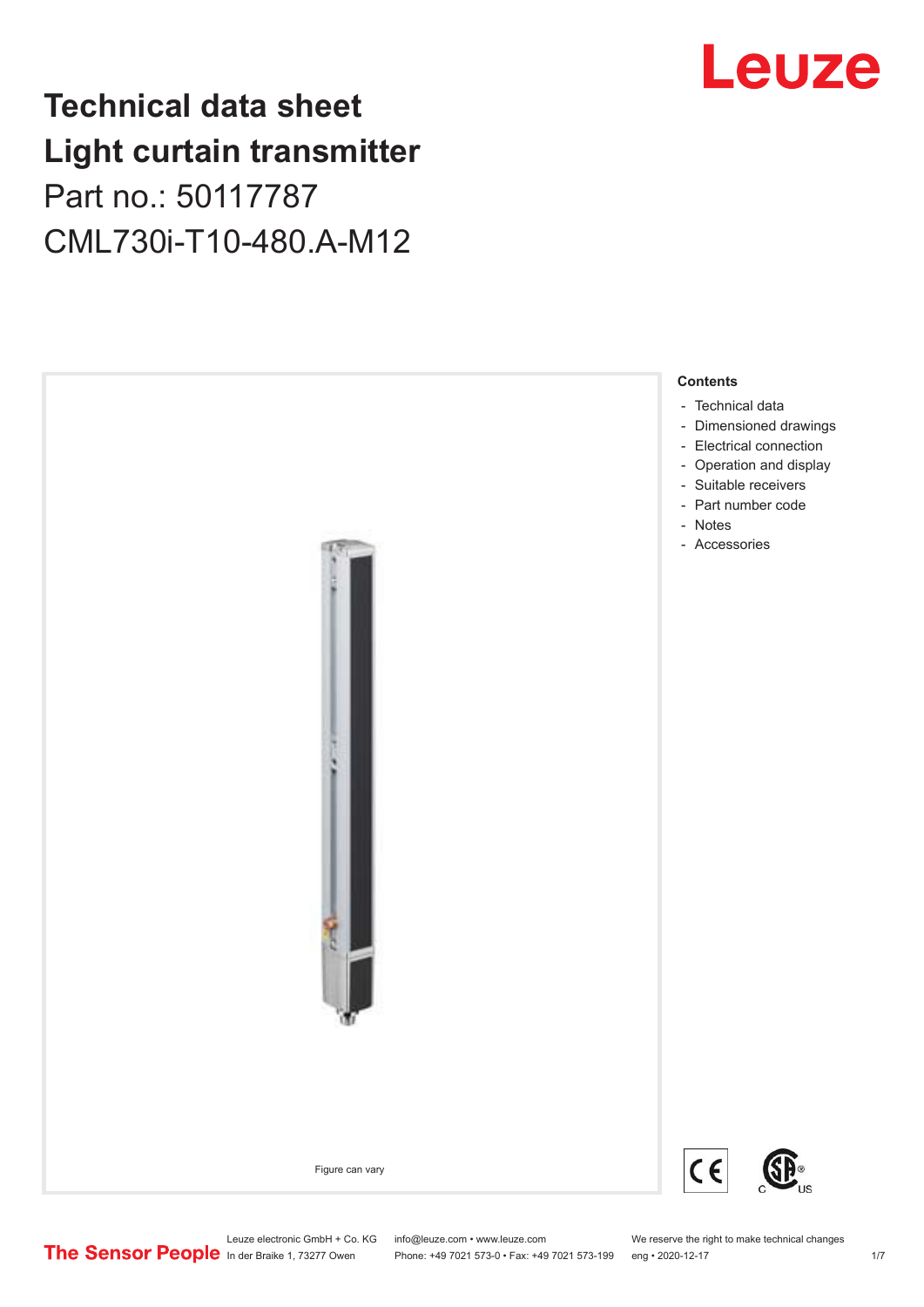## <span id="page-1-0"></span>**Technical data**

# Leuze

| <b>Basic data</b>                                   |                                                                    |  |  |  |
|-----------------------------------------------------|--------------------------------------------------------------------|--|--|--|
| <b>Series</b>                                       | 730                                                                |  |  |  |
| <b>Operating principle</b><br>Throughbeam principle |                                                                    |  |  |  |
| Device type                                         | Transmitter                                                        |  |  |  |
| <b>Contains</b>                                     | 2x BT-NC sliding block                                             |  |  |  |
| <b>Application</b>                                  | Detection of transparent objects                                   |  |  |  |
|                                                     | Object measurement                                                 |  |  |  |
| <b>Special version</b>                              |                                                                    |  |  |  |
| <b>Special version</b>                              | Crossed-beam scanning                                              |  |  |  |
|                                                     | Diagonal-beam scanning                                             |  |  |  |
|                                                     | Parallel-beam scanning                                             |  |  |  |
| <b>Optical data</b>                                 |                                                                    |  |  |  |
| <b>Operating range</b>                              | Guaranteed operating range                                         |  |  |  |
| <b>Operating range</b>                              | 0.39.5m                                                            |  |  |  |
| Operating range, transparent media                  | 0.33.5m                                                            |  |  |  |
| <b>Operating range limit</b>                        | Typical operating range                                            |  |  |  |
| <b>Operating range limit</b>                        | $0.212$ m                                                          |  |  |  |
| <b>Measurement field length</b>                     | 480 mm                                                             |  |  |  |
| <b>Number of beams</b>                              | 48 Piece(s)                                                        |  |  |  |
| Beam spacing                                        | 10 mm                                                              |  |  |  |
| <b>Light source</b>                                 | LED, Infrared                                                      |  |  |  |
| <b>LED light wavelength</b>                         | 940 nm                                                             |  |  |  |
| Measurement data                                    |                                                                    |  |  |  |
| Minimum object diameter                             | 20 mm                                                              |  |  |  |
| <b>Electrical data</b>                              |                                                                    |  |  |  |
| <b>Protective circuit</b>                           | Polarity reversal protection                                       |  |  |  |
|                                                     | Short circuit protected                                            |  |  |  |
|                                                     | <b>Transient protection</b>                                        |  |  |  |
| Performance data                                    |                                                                    |  |  |  |
| Supply voltage U <sub>B</sub>                       | 18  30 V, DC                                                       |  |  |  |
| <b>Residual ripple</b>                              | 0  15 %, From $U_{\rm B}$                                          |  |  |  |
| <b>Open-circuit current</b>                         | 0  165 mA, The specified values refer                              |  |  |  |
|                                                     | to the entire package consisting of trans-<br>mitter and receiver. |  |  |  |
| <b>Timing</b>                                       |                                                                    |  |  |  |
| <b>Readiness delay</b>                              | 450 ms                                                             |  |  |  |
| <b>Cycle time</b>                                   | 1 <sub>ms</sub>                                                    |  |  |  |
| <b>Connection</b>                                   |                                                                    |  |  |  |
| <b>Number of connections</b>                        | 1 Piece(s)                                                         |  |  |  |
| <b>Plug outlet</b>                                  | Axial                                                              |  |  |  |

| <b>Connection 1</b>       |                        |
|---------------------------|------------------------|
| <b>Function</b>           | Connection to receiver |
| <b>Type of connection</b> | Connector              |
| <b>Thread size</b>        | M <sub>12</sub>        |
| <b>Type</b>               | Male                   |
| <b>Material</b>           | Metal                  |
| No. of pins               | $5 - pin$              |
| Encoding                  | A-coded                |

### **Mechanical data**

| Design                   | Cubic                        |
|--------------------------|------------------------------|
| Dimension (W x H x L)    | 29 mm x 35.4 mm x 555 mm     |
| <b>Housing material</b>  | Metal                        |
| <b>Metal housing</b>     | Aluminum                     |
| Lens cover material      | Plastic                      |
| Net weight               | 650 g                        |
| <b>Housing color</b>     | Silver                       |
| <b>Type of fastening</b> | Groove mounting              |
|                          | Via optional mounting device |

### **Operation and display**

| Type of display | ' FD.      |
|-----------------|------------|
| Number of LEDs  | 1 Piece(s) |

#### **Environmental data**

| Ambient temperature, operation | -30  60 °C |
|--------------------------------|------------|
| Ambient temperature, storage   | -40  70 °C |

#### **Certifications**

| Degree of protection     | IP 65         |
|--------------------------|---------------|
| <b>Protection class</b>  | Ш             |
| <b>Certifications</b>    | c CSA US      |
| <b>Standards applied</b> | IEC 60947-5-2 |

#### **Classification**

| <b>Customs tariff number</b> | 90314990 |
|------------------------------|----------|
| eCl@ss 5.1.4                 | 27270910 |
| eCl@ss 8.0                   | 27270910 |
| eCl@ss 9.0                   | 27270910 |
| eCl@ss 10.0                  | 27270910 |
| eCl@ss 11.0                  | 27270910 |
| <b>ETIM 5.0</b>              | EC002549 |
| <b>ETIM 6.0</b>              | EC002549 |
| <b>ETIM 7.0</b>              | EC002549 |

Leuze electronic GmbH + Co. KG info@leuze.com • www.leuze.com We reserve the right to make technical changes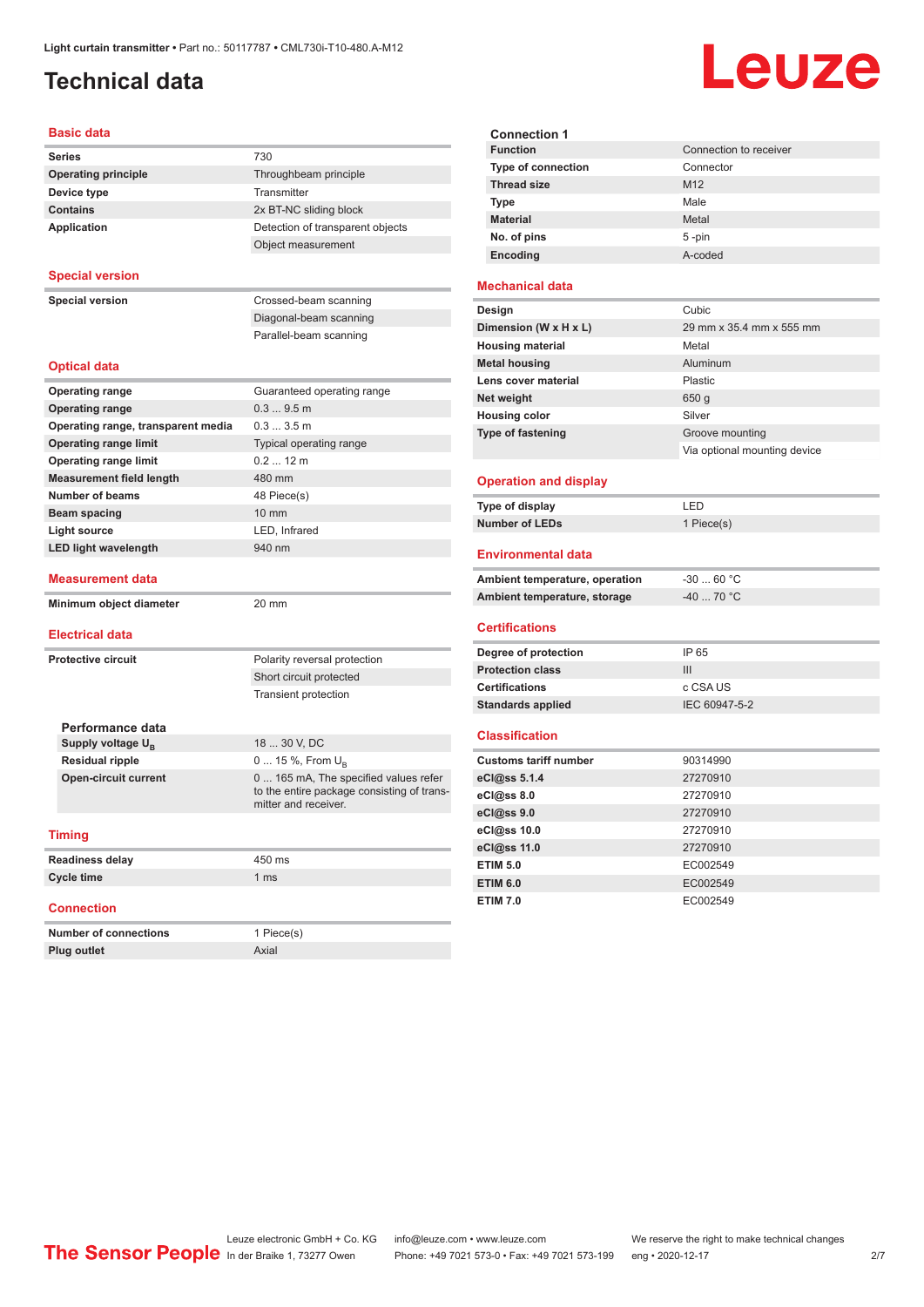### <span id="page-2-0"></span>**Dimensioned drawings**

All dimensions in millimeters



B Measurement field length 480 mm

F M6 thread G Fastening groove

- T Transmitter
	-
	- R Receiver
	- Y 5 mm



## **Leuze**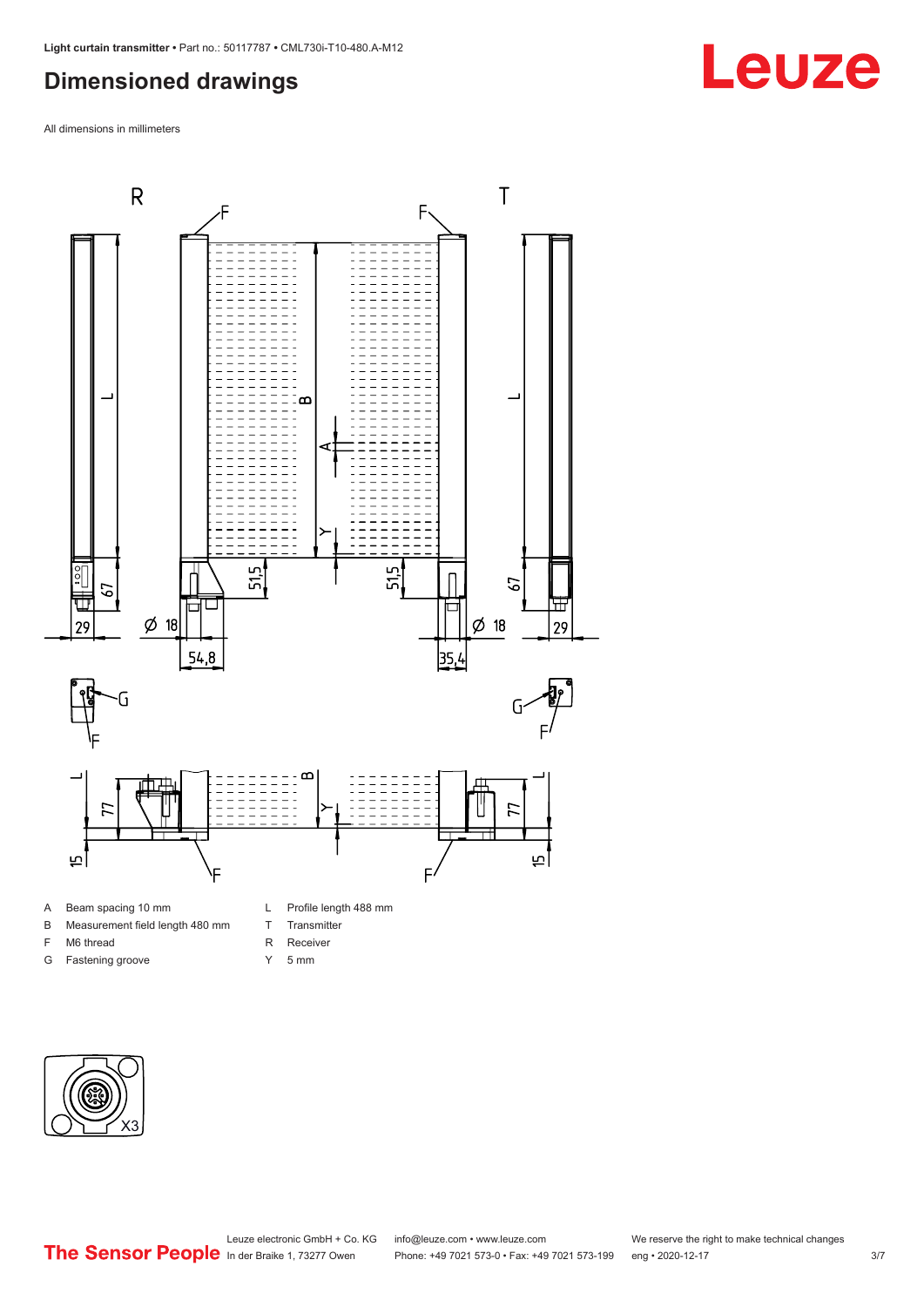### <span id="page-3-0"></span>**Electrical connection**

#### **Connection 1**

| <b>Function</b>    | Connection to receiver |
|--------------------|------------------------|
| Type of connection | Connector              |
| <b>Thread size</b> | M12                    |
| <b>Type</b>        | Male                   |
| <b>Material</b>    | Metal                  |
| No. of pins        | $5$ -pin               |
| Encoding           | A-coded                |

| Pin                     | <b>Pin assignment</b> |
|-------------------------|-----------------------|
|                         | <b>FE/SHIELD</b>      |
| $\overline{\mathbf{2}}$ | $V +$                 |
| 3                       | <b>GND</b>            |
| 4                       | RS 485 Tx+            |
|                         | RS 485 Tx-            |



Leuze

## **Operation and display**

|                                              | Display                 | <b>Meaning</b>                                           |
|----------------------------------------------|-------------------------|----------------------------------------------------------|
|                                              | Green, continuous light | Continuous mode                                          |
|                                              | Off                     | No communication with the receiver / waiting for trigger |
| green, flashing in sync with the measurement |                         | Measurement frequency display                            |

### **Suitable receivers**

| Part no. | <b>Designation</b>                  | <b>Article</b>         | <b>Description</b>                                                                                                      |
|----------|-------------------------------------|------------------------|-------------------------------------------------------------------------------------------------------------------------|
| 50117788 | CML730i-R10-480.A/<br><b>CN-M12</b> | Light curtain receiver | Operating range: 0.3  9.5 m<br>Interface: CANopen<br>Connection: Connector, M12, Axial, 8 -pin                          |
| 50118870 | CML730i-R10-480.A/<br><b>CV-M12</b> | Light curtain receiver | Operating range: 0.3  9.5 m<br>Analog outputs: 2 Piece(s), Voltage, Current<br>Connection: Connector, M12, Axial, 8-pin |
| 50123310 | CML730i-R10-480.A/<br>D3-M12        | Light curtain receiver | Operating range: 0.3  9.5 m<br>Interface: RS 485 Modbus<br>Connection: Connector, M12, Axial, 8 -pin                    |
| 50118776 | CML730i-R10-480.A/<br>$L-M12$       | Light curtain receiver | Operating range: 0.3  9.5 m<br>Interface: IO-Link<br>Connection: Connector, M12, Axial, 8 -pin                          |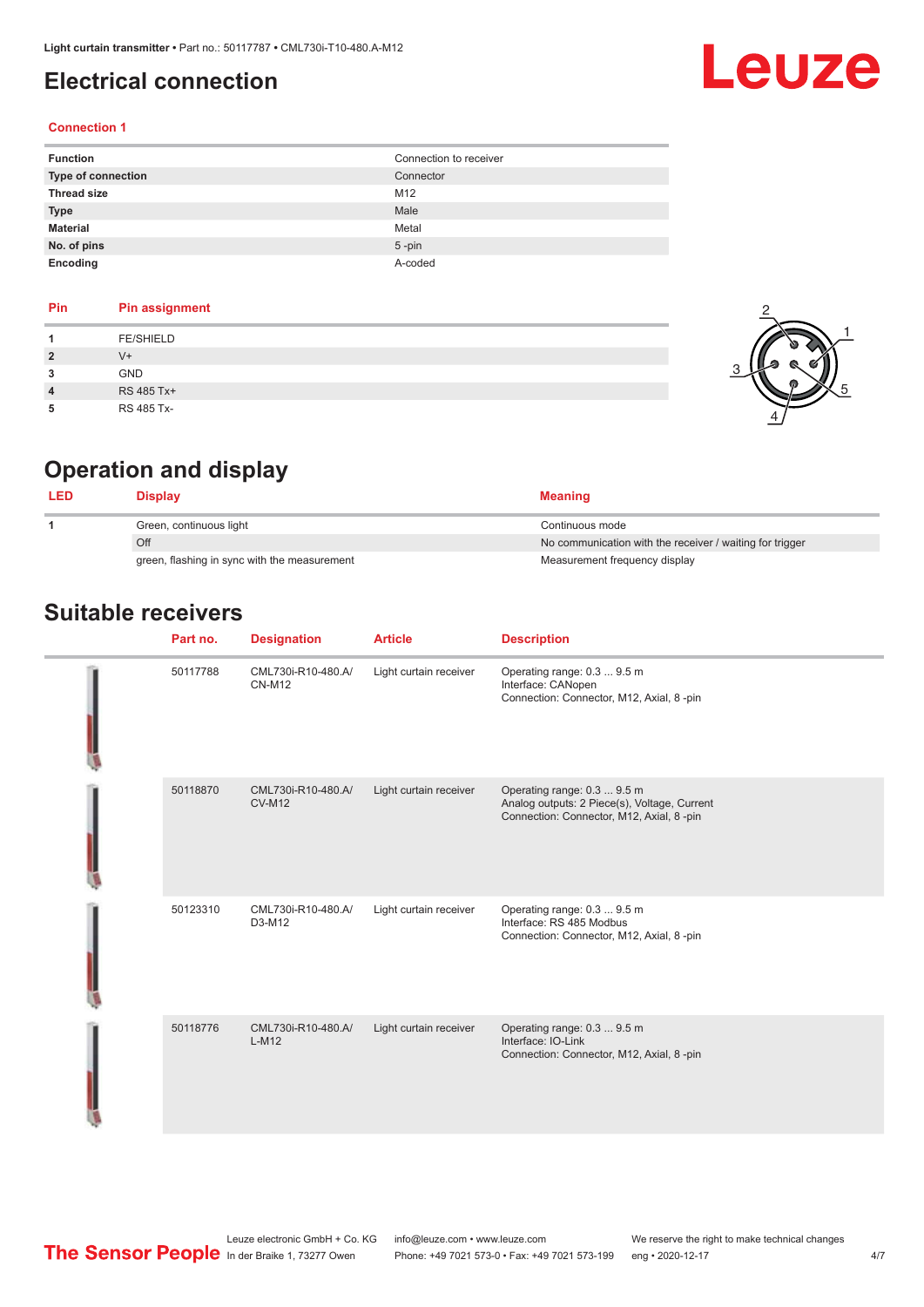## Leuze

### <span id="page-4-0"></span>**Suitable receivers**

| Part no. | <b>Designation</b>                  | <b>Article</b>         | <b>Description</b>                                                                                 |
|----------|-------------------------------------|------------------------|----------------------------------------------------------------------------------------------------|
| 50123181 | CML730i-R10-480.A/<br><b>PB-M12</b> | Light curtain receiver | Operating range: 0.3  9.5 m<br>Interface: PROFIBUS DP<br>Connection: Connector, M12, Axial, 8 -pin |
| 50131780 | CML730i-R10-480.A<br><b>PN-M12</b>  | Light curtain receiver | Operating range: 0.3  9.5 m<br>Interface: PROFINET<br>Connection: Connector, M12, Axial, 8-pin     |

### **Part number code**

Part designation: **CML7XXi-YZZ-AAAA.BCCCDDD-EEEFFF**

| <b>CML</b>  | <b>Operating principle</b><br>Measuring light curtain                                                                                     |
|-------------|-------------------------------------------------------------------------------------------------------------------------------------------|
| 7XXi        | <b>Series</b><br>720i: 720i series<br>730i: 730i series                                                                                   |
| Υ           | Device type<br>T: transmitter<br>R: receiver                                                                                              |
| <b>ZZ</b>   | <b>Beam spacing</b><br>$05:5$ mm<br>10:10 mm<br>20:20 mm<br>40:40 mm                                                                      |
| <b>AAAA</b> | Measurement field length [mm], dependent on beam spacing                                                                                  |
| B           | Equipment<br>A: connector outlet, axial<br>R: rear connector outlet                                                                       |
| CCC         | Interface<br>L: IO-Link<br>/CN: CANopen<br>/PB: PROFIBUS<br>/PN: PROFINET<br>/CV: Analog current and voltage output<br>/D3: RS 485 Modbus |
| <b>DDD</b>  | <b>Special equipment</b><br>-PS: Power Setting                                                                                            |
| EEE         | <b>Electrical connection</b><br>M12: M12 connector                                                                                        |
| <b>FFF</b>  | -EX: Explosion protection                                                                                                                 |
| <b>Note</b> |                                                                                                                                           |
|             |                                                                                                                                           |
|             | $\&$ A list with all available device types can be found on the Leuze website at www.leuze.com.                                           |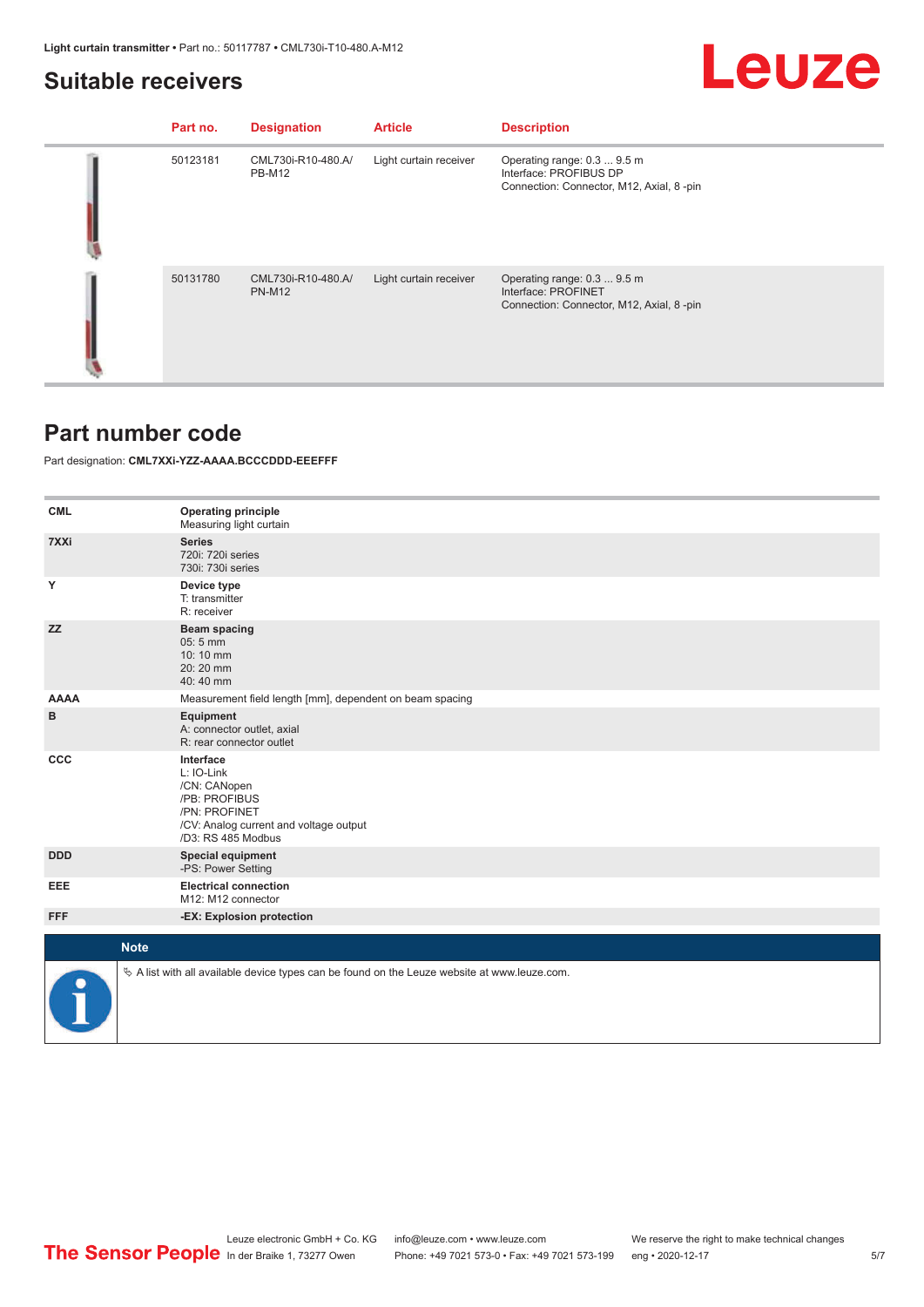### <span id="page-5-0"></span>**Notes**

### **Observe intended use!**

 $\%$  This product is not a safety sensor and is not intended as personnel protection.

 $\%$  The product may only be put into operation by competent persons.

 $\%$  Only use the product in accordance with its intended use.

| <b>For UL applications:</b>                                                                                                                                                       |
|-----------------------------------------------------------------------------------------------------------------------------------------------------------------------------------|
| $\%$ For UL applications, use is only permitted in Class 2 circuits in accordance with the NEC (National Electric Code).                                                          |
| V These proximity switches shall be used with UL Listed Cable assemblies rated 30V, 0.5A min, in the field installation, or equivalent (categories: CYJV/<br>CYJV7 or PVVA/PVVA7) |

### **Accessories**

### Connection technology - Interconnection cables

|   |                             | Part no. | <b>Designation</b>                     | <b>Article</b>        | <b>Description</b>                                                                                                                                                                                                                                    |
|---|-----------------------------|----------|----------------------------------------|-----------------------|-------------------------------------------------------------------------------------------------------------------------------------------------------------------------------------------------------------------------------------------------------|
| ▩ | $\left( \cdot \right)$<br>œ | 50129781 | <b>KDS DN-M12-5A-</b><br>M12-5A-P3-050 | Interconnection cable | Suitable for interface: IO-Link, DeviceNet, CANopen<br>Connection 1: Connector, M12, Axial, Female, A-coded, 5-pin<br>Connection 2: Connector, M12, Axial, Male, A-coded, 5-pin<br>Shielded: Yes<br>Cable length: 5,000 mm<br>Sheathing material: PUR |

### Mounting technology - Mounting brackets

|               | Part no. | <b>Designation</b> | <b>Article</b>      | <b>Description</b>                                                                                                                                                                                                        |
|---------------|----------|--------------------|---------------------|---------------------------------------------------------------------------------------------------------------------------------------------------------------------------------------------------------------------------|
| <b>Altres</b> | 50142900 | BT 700M.5-2SET     | Mounting device set | Design of mounting device: Bracket mounting<br>Fastening, at system: Through-hole mounting, T slotted hole<br>Mounting bracket, at device: Screw type, Sliding block<br>Type of mounting device: Rigid<br>Material: Steel |

## Mounting technology - Swivel mounts

| Part no. | <b>Designation</b> | <b>Article</b>       | <b>Description</b>                                                                                                                                          |
|----------|--------------------|----------------------|-------------------------------------------------------------------------------------------------------------------------------------------------------------|
| 429046   | <b>BT-2R1</b>      | Mounting bracket set | Fastening, at system: Through-hole mounting<br>Mounting bracket, at device: Clampable<br>Type of mounting device: Turning, 360°<br>Material: Metal, Plastic |

Leuze